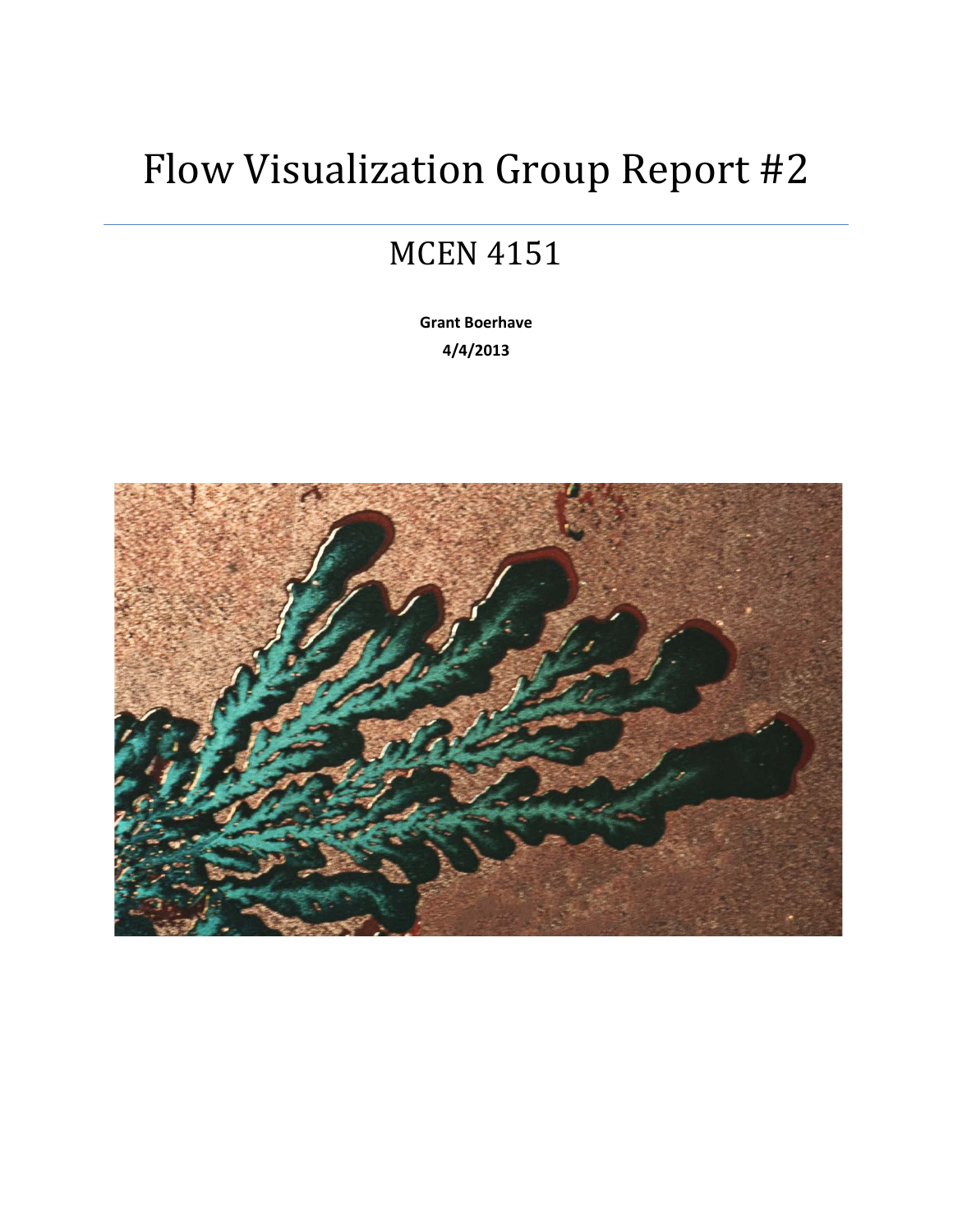This is the third flow visualization submittal for the MCEN 4151 class. The image was taken individually, however a group was assigned to help with the brainstorming ideas for the photo, the setup, and the lighting of the image. The phenomenon that was intended to be observed was the Hele-Shaw flow fingering between two pieces of glass. Team members that helped to make this photo possible include; Coulter Pohlman, Hans Loewenheath, James Shefchik, and Spencer Aguilar.

The apparatus that was used to capture the phenomenon was already available in the light and vibrations room of the ITLL. The setup consists of a hollow frame on which two sheets of glass rest on top of. Since the frame had an empty center the lighting was set up to come from below with the camera mounted above the glass. The full apparatus can be seen in Figure 1.



**Figure 1. Photo Apparatus**

In the Hele-Shaw flow describes the flow of a fluid between two infinitesimally close flat plates. Similar to other boundary layer theory, the flow between the two plates has a parabolic velocity profile. The velocity is dependent on the pressure gradient across the fluid, the separation between the two plates and the viscosity of the fluid as seen in Equation 1.

$$
u = p \frac{z^2 - H^2}{2\mu} \tag{1}
$$

By estimating the distance between the two plates as 1mm, the viscosity of the food coloring assumed to be that of water at 0.001 N<sup>\*</sup>s/m<sup>2</sup>, and finally a pressure gradient of 5 Pa, yields that velocity of the fluid was travelling at approximately 1.8 mm/s. This velocity worked out well for the purpose of the photo since the flow was moving slow enough to easily capture.